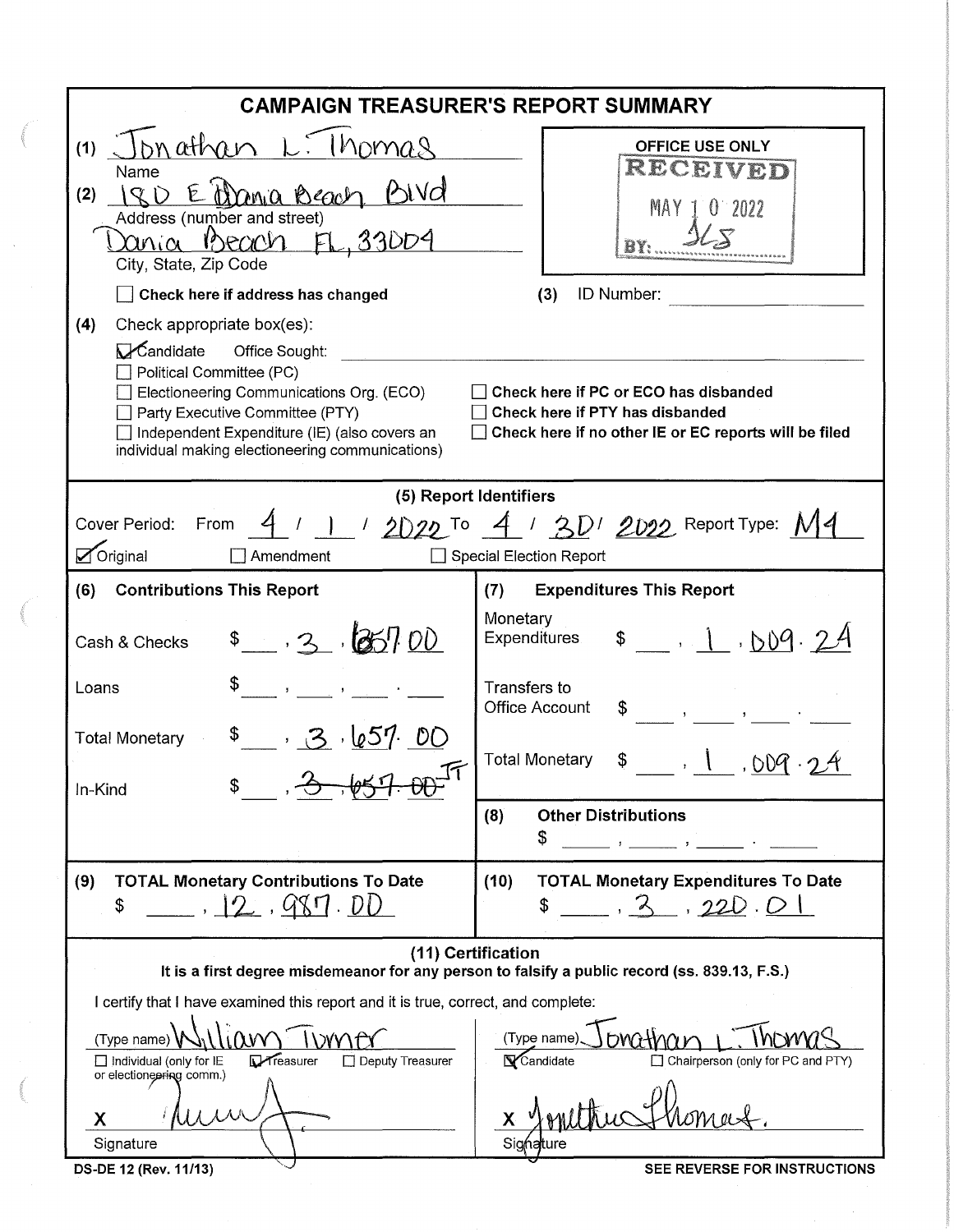| $(1)$ Name                               | JONATHAN L. THOMAS                                                                                                      |              |                                  |                             | (2) I.D. Number                |                   |                |
|------------------------------------------|-------------------------------------------------------------------------------------------------------------------------|--------------|----------------------------------|-----------------------------|--------------------------------|-------------------|----------------|
|                                          | (3) Cover Period $\frac{4}{11}$ / $\frac{12}{22}$ through $\frac{4}{130}$ / $\frac{3}{22}$ (4) Page 1 of $\frac{4}{12}$ |              |                                  |                             |                                |                   |                |
| (5)<br>Date<br>(6)<br>Sequence<br>Number | (7)<br><b>Full Name</b><br>(Last, Suffix, First, Middle)<br>Street Address &<br>City, State, Zip Code                   | Type         | (8)<br>Contributor<br>Occupation | (9)<br>Contribution<br>Type | (10)<br>In-kind<br>Description | (11)<br>Amendment | (12)<br>Amount |
| 23122                                    | Veronica Harkless<br>251 NW 12th Ct.<br>Dania Beach, FL.<br>33004                                                       | I            |                                  | CAS                         |                                |                   | \$5.00         |
| $\mathcal{A}$<br>123122                  | Mishca Ricketts<br>230 Maddy lane<br>North Lauderdale<br>Fl. 33068                                                      | 1            | Teacher                          | CAS                         |                                |                   | \$20.00        |
| 23122                                    | Peter Foster<br>2690 Somerset Dr.<br>#100<br>Lauderdale Lakes<br>Fl. 33312                                              | $\mathbf I$  |                                  | CAS                         |                                |                   | \$5.00         |
| 123<br>122                               | Santana Jones<br>3511 nw 4th st<br>Fort Lauderdale FL.<br>33311                                                         | $\bf{I}$     |                                  | CAS                         |                                |                   | \$5.00         |
| 2.3122                                   | Gensie Furguson<br>3511 Nw 4th st<br>Fort Lauderdale FL.<br>33311                                                       | Ι            |                                  | CAS                         |                                |                   | \$5.00         |
| 4123122<br>Ø                             | Cynt Gamble<br>6446 Newton Cir. B5<br>Tampa FL. 33615                                                                   | I            |                                  | CAS                         |                                |                   | \$20.00        |
| 412312                                   | Cedrick Davis<br>18210 NW 52nd Ave<br>Miami Gardens<br>FL. 33055                                                        | $\mathbf{I}$ | Teacher                          | <del>cas</del><br>CHE       |                                |                   | \$100          |

 $\checkmark$ 

DS-DE 13 (Rev. 11/13) SEE REVERSE FOR INSTRUCTIONS AND CODE VALUES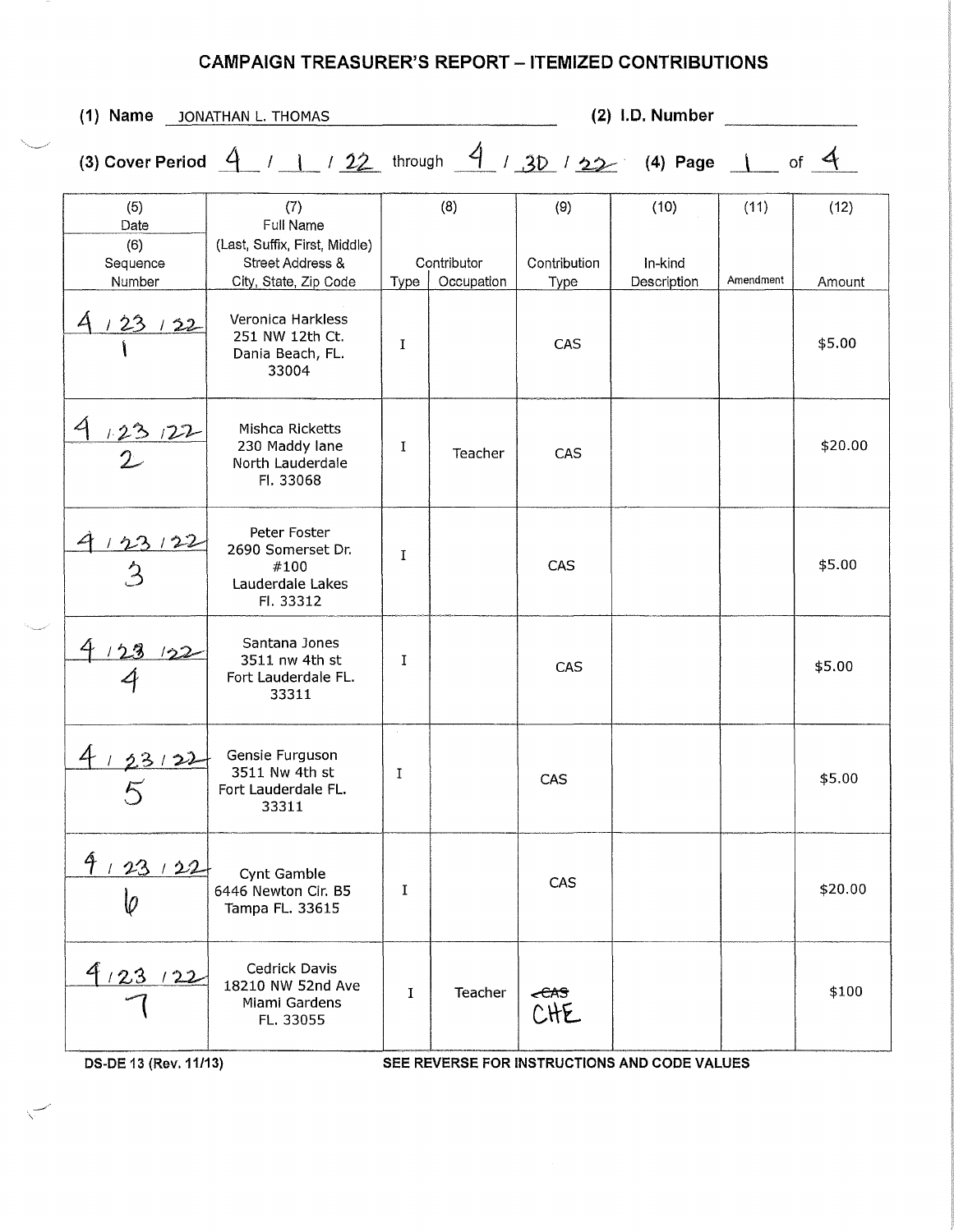$(2)$  I.D. Number (1) Name JONATHAN L. THOMAS (3) Cover Period  $\frac{4}{1}$  / 1 / 22 through  $\frac{4}{1}$  / 3D / 22 (4) Page 2 of  $\frac{4}{1}$  $(7)$  $(8)$  $(9)$  $(10)$  $(11)$  $(5)$  $(12)$ Date Full Name  $(6)$ (Last, Suffix, First, Middle) Street Address & Contributor Contribution In-kind Sequence Number City, State, Zip Code Type | Occupation Description Amendment Type Amount  $123122$ **Terraista Cooper** \$5.00 815 NW 201st  $\rm I$ **CHE** Miami FL. 33169  $125$ Benita McKnight \$5.00  $\mathbf I$ 1360 NW 2nd Terr. CAS Dania Beach, FL. 33004 Katrina Tiaitt  $\mathbf{I}$ 300 NW Highlands \$5.00 **CHE** 1 Q Lane, Blue Springs MO. 64014 **Yolanda Thomas**  $123$  $122$ 180 NE 35th Ct  $\mathbf I$ \$5.00 CHE Oakland Park Blvd U FL. 33334  $22$ Abram Jones  $\mathbf I$ \$200 8851 us HWY 19TH N Pastor CH  $12$ Pinellas Park, Fl. 33782  $\mathsf E$ 4 Paula Coleman  $123122$ **CHE** \$20.00 5621 NW 16th St. Pastor  $\bf I$  $13$ Lauderderhill, FL. 33313  $4,23,22$ Tujana Lee 540 E Campus Cir. \$10.00 **CHE**  $\mathbf I$ Fort Lauderdale, Fl. 33312

DS-DE 13 (Rev. 11/13)

SEE REVERSE FOR INSTRUCTIONS AND CODE VALUES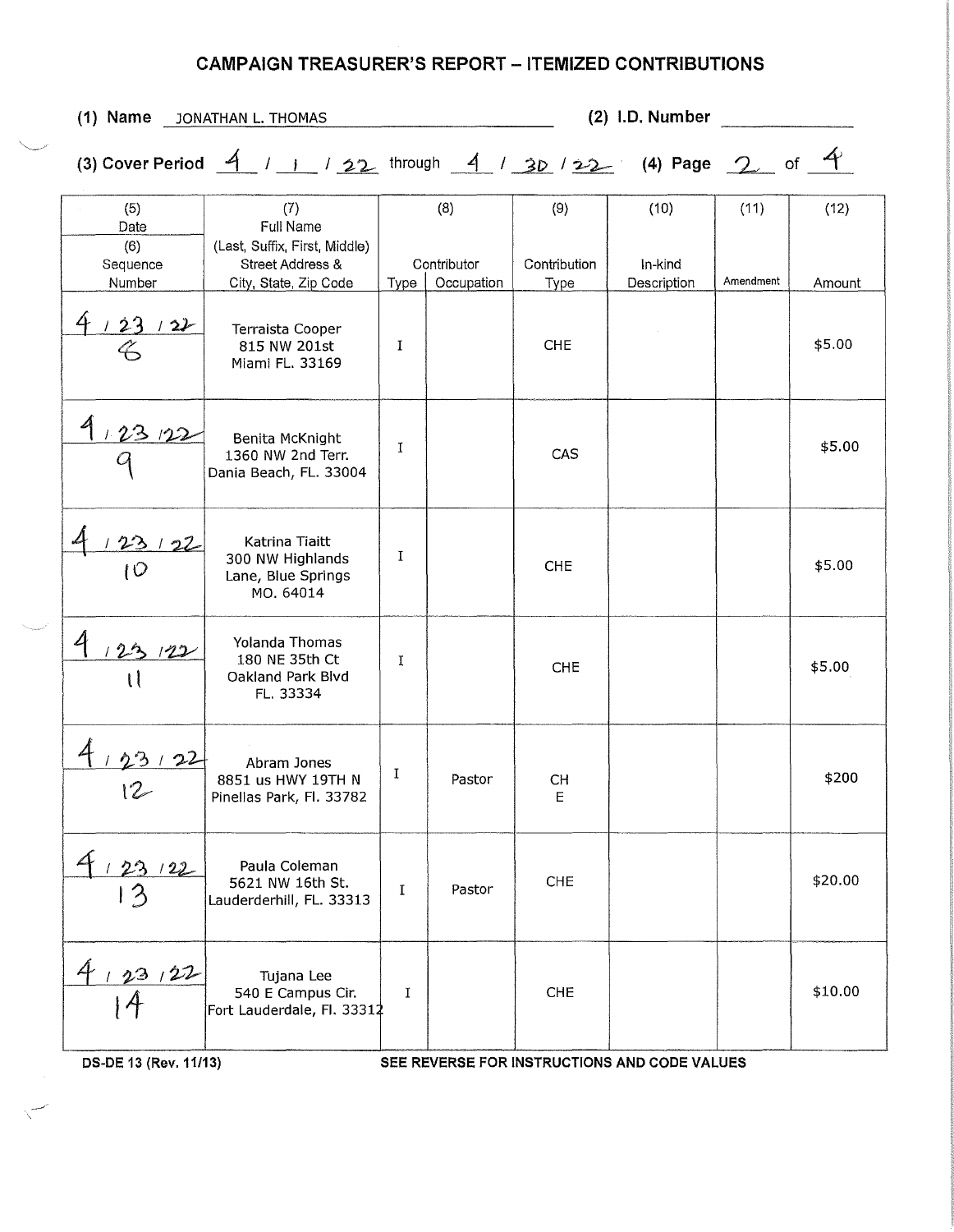| $(1)$ Name                               | JONATHAN L. THOMAS                                                                                        |      |                                  |                             | $(2)$ I.D. Number              |                   |                |
|------------------------------------------|-----------------------------------------------------------------------------------------------------------|------|----------------------------------|-----------------------------|--------------------------------|-------------------|----------------|
|                                          | (3) Cover Period $4$ / 1 / 22 through $4$ / 22 / 22 (4) Page 3 of 4                                       |      |                                  |                             |                                |                   |                |
| (5)<br>Date<br>(6)<br>Sequence<br>Number | (7)<br>Full Name<br>(Last, Suffix, First, Middle)<br><b>Street Address &amp;</b><br>City, State, Zip Code | Type | (8)<br>Contributor<br>Occupation | (9)<br>Contribution<br>Type | (10)<br>In-kind<br>Description | (11)<br>Amendment | (12)<br>Amount |
| $\overline{A}$<br>122122<br>15           | Nakietrice Allen<br>1101 nw 22nd ave<br>Apt 2<br>Hollywood FL. 33020                                      | I    |                                  | <b>CHE</b>                  |                                |                   | \$5.00         |
| 4,23,122                                 | Lawanda Sullivan<br>200 N 69th Terr.<br>Hollywood, FL. 33024                                              | I    |                                  | <b>CHE</b>                  |                                |                   | \$5.00         |
| 122/22<br>$\mathcal{L}$                  | Hope Burton<br>560 NW 7th Terr.<br>Pompano Beach, Fl.<br>33060                                            | I    |                                  | <b>CHE</b>                  |                                |                   | \$5.00         |
| 4.22122<br>18                            | Chelsea Boswell<br>1451 NW 92nd Ave<br>Pembroke Pines<br>Fl. 33024                                        | I    |                                  | <b>CHE</b>                  |                                |                   | \$5.00         |
| 23, 22<br>ΙQ                             | Lherisson Lewis<br>2220 NW 41ST<br>Ave Coconut Creek,<br>Fl. 33066                                        | I    |                                  | <b>CHE</b>                  |                                |                   | \$5.00         |
| 4 123 122<br>2D                          | Katrina Raford<br>38 SW 7th Ave<br>Dania Beach Fl. 33004                                                  | 1    |                                  | <b>CHE</b>                  |                                |                   | \$20.00        |
| 4123122<br> 2                            | Maureen Hamilton<br>3193 NW 40th Ct.<br>Lauderdale Fl. 33309                                              | I    |                                  | <b>CHE</b>                  |                                |                   | \$20.00        |

DS-DE 13 (Rev. 11/13)

 $\begin{matrix} \begin{matrix} 1 & 1 \\ 1 & 1 \end{matrix} \end{matrix}$ 

SEE REVERSE FOR INSTRUCTIONS AND CODE VALUES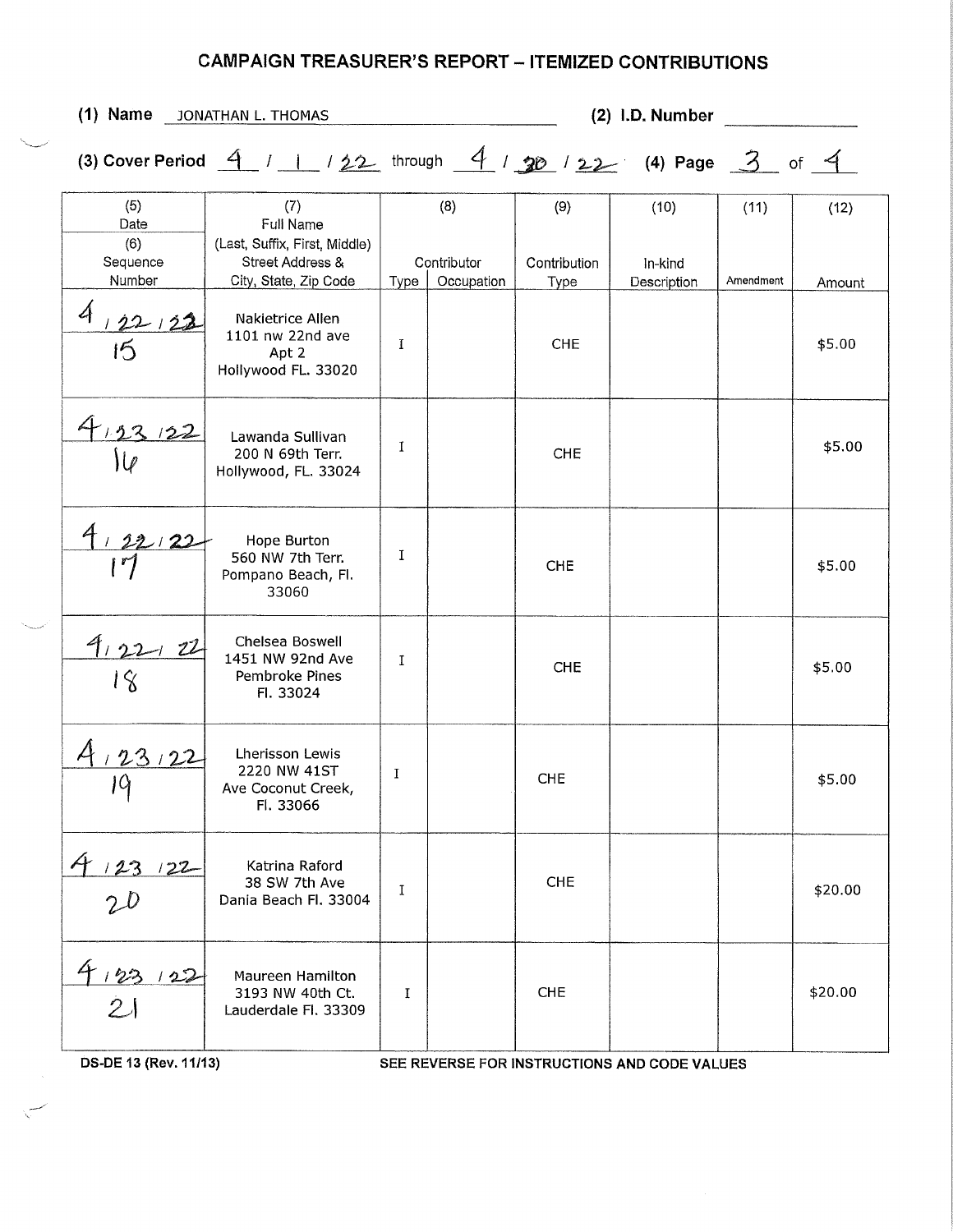|                                          | (1) Name Joycetham L. Thomas                                                                                    |      |                                  |                             | $(2)$ I.D. Number              |                   |                |
|------------------------------------------|-----------------------------------------------------------------------------------------------------------------|------|----------------------------------|-----------------------------|--------------------------------|-------------------|----------------|
|                                          | (3) Cover Period $\frac{4}{11}$ / 1 / 22 through $\frac{4}{130}$ / 22 (4) Page $\frac{4}{11}$ of $\frac{4}{11}$ |      |                                  |                             |                                |                   |                |
| (5)<br>Date<br>(6)<br>Sequence<br>Number | (7)<br>Full Name<br>(Last, Suffix, First, Middle)<br>Street Address &<br>City, State, Zip Code                  | Type | (8)<br>Contributor<br>Occupation | (9)<br>Contribution<br>Type | (10)<br>In-kind<br>Description | (11)<br>Amendment | (12)<br>Amount |
|                                          | $\lesssim$ 122 Mestway twoing<br>2022 3681 W Daklard 0<br>Pare Bivd. Landerfall<br>F1,33311                     |      | Bosiness CHE                     |                             |                                |                   | 42,000.00      |
| 4,8,22                                   | Jannes Hlexander<br>221 NW 2nd AVe J Beneval CHE<br>FL, 33009                                                   |      |                                  |                             |                                |                   | \$500.00       |
| 8122                                     | George Rich<br>3941 NW 32nd I Contractor CHE<br>Ave raviderdate pres consultant CHE<br>EL, 33309                |      |                                  |                             |                                |                   | 8500.00        |
| 4,14,123                                 | Dwayne Williams<br>254 orlando BIVA<br>Port Charlotte<br>FL, 33954                                              |      | I Business                       |                             |                                |                   | 1,000.00       |
| $2\varphi$                               | Alyssa Hun, then<br>Fort, Landerdote<br>Civ<br>PL, 33312                                                        |      |                                  | CAS                         |                                |                   | \$150.00       |
| 128122                                   | MeNIn Dawson<br>325 N. Flagler<br>St. Hollywood fl. I<br>3302D                                                  |      |                                  | CHE                         |                                |                   | \$32.00        |
|                                          | Tomela Stares<br>Sille www loth.<br>FL 33319                                                                    |      | I Related                        | CHE                         |                                |                   | 100.00         |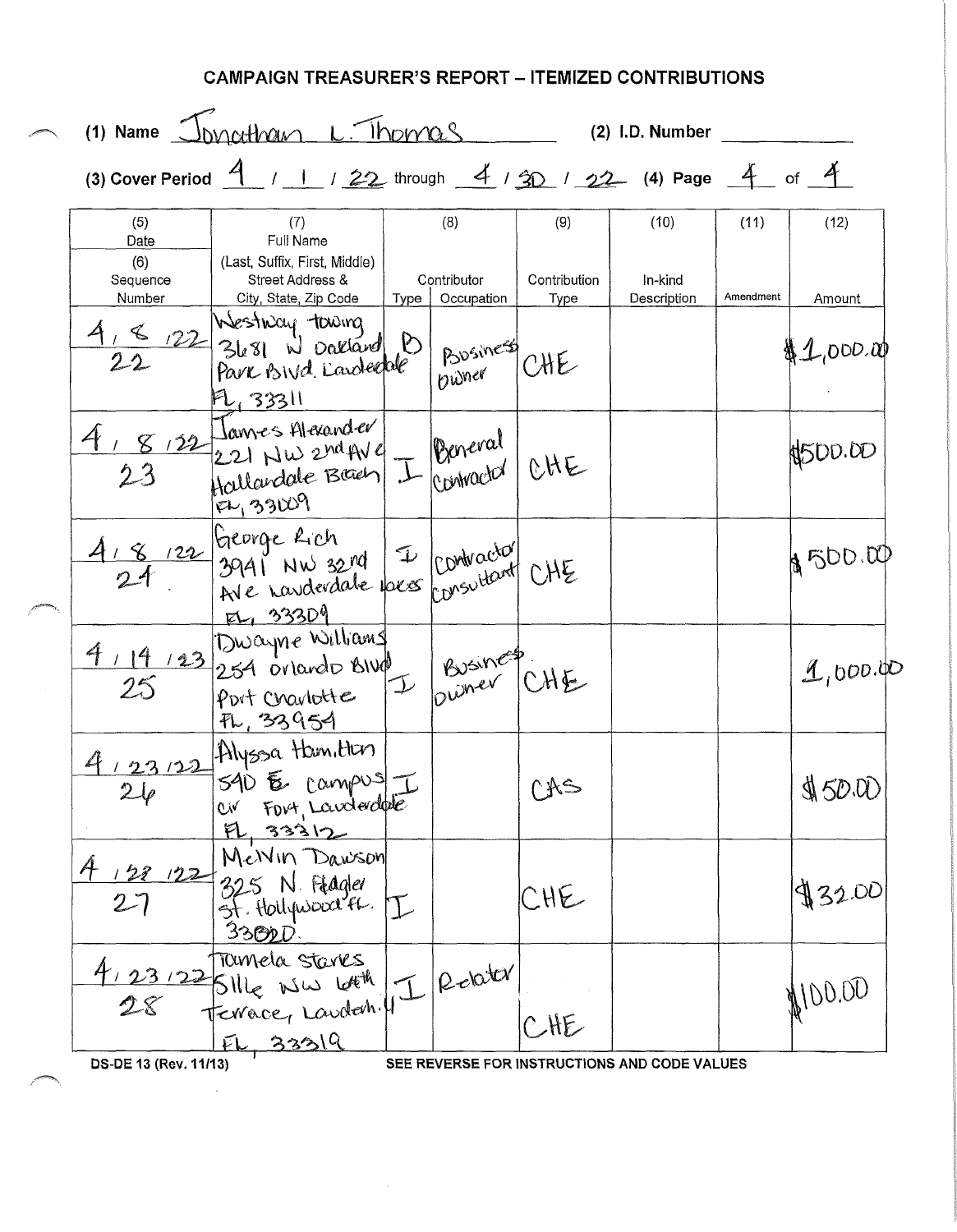|                                                 | CAMPAIGN TREASURER'S REPORT - ITEMIZED EXPENDITURES<br>(1) Name Jonathan L. Thomas (2) I.D. Number               |                                                                            |                            |                   |                   |
|-------------------------------------------------|------------------------------------------------------------------------------------------------------------------|----------------------------------------------------------------------------|----------------------------|-------------------|-------------------|
|                                                 | (3) Cover Period $\frac{4}{1}$ / 3D2 Arrough $\frac{4}{30}$ 22                                                   |                                                                            | (4) Page $\sqrt{ }$        | of                |                   |
| (5)<br>Date<br>(6)<br>Sequence<br><b>Number</b> | (7)<br><b>Full Name</b><br>(Last, Suffix, First, Middle)<br><b>Street Address &amp;</b><br>City, State, Zip Code | (8)<br>Purpose<br>(add office sought if<br>contribution to a<br>candidate) | (9)<br>Expenditure<br>Type | (10)<br>Amendment | (11)<br>Amount    |
| 4/11/22                                         | Graphic Advertising LLC<br>3291 W survise BWd<br>FOR Lavder plde FL, 33311                                       | Advertising<br>Maturals.<br>Banners                                        | CAN                        |                   | 223.73            |
| 120/22                                          | Vista Print. COM LLC                                                                                             | Political<br>Adventising<br>Material                                       | CAN                        |                   | 148.18            |
|                                                 | 119/22 Graphic Advertisions Luc<br>Fort Landerable FL, 33711                                                     | Advertisement<br>Material                                                  | LARJ                       |                   | 35.00             |
| 4/21/22                                         | Trinist.com Bank                                                                                                 | Service<br>Change                                                          | CHO                        |                   | 25.32             |
|                                                 | 4 12/22 Wilton Mamors FL, 33305 T-Shirts.                                                                        |                                                                            |                            |                   | 265.86            |
|                                                 | OFFice Max<br>4/25/22 3900 carriagood and<br>$H\nolimits_{\text{sub}}$ $\Omega$                                  | Campaign<br>Supplies                                                       | CAN                        |                   | 80.7 <del>5</del> |
|                                                 | 4/27/22 Simpletexting.com                                                                                        | Text sensice                                                               | CAN                        |                   | 49.DD             |
| <u>128/22</u><br>$\alpha$                       | Goodacly.com LLC                                                                                                 | Webbsite<br>Domain protection<br>Online Machine CAN                        |                            |                   | 38.00             |